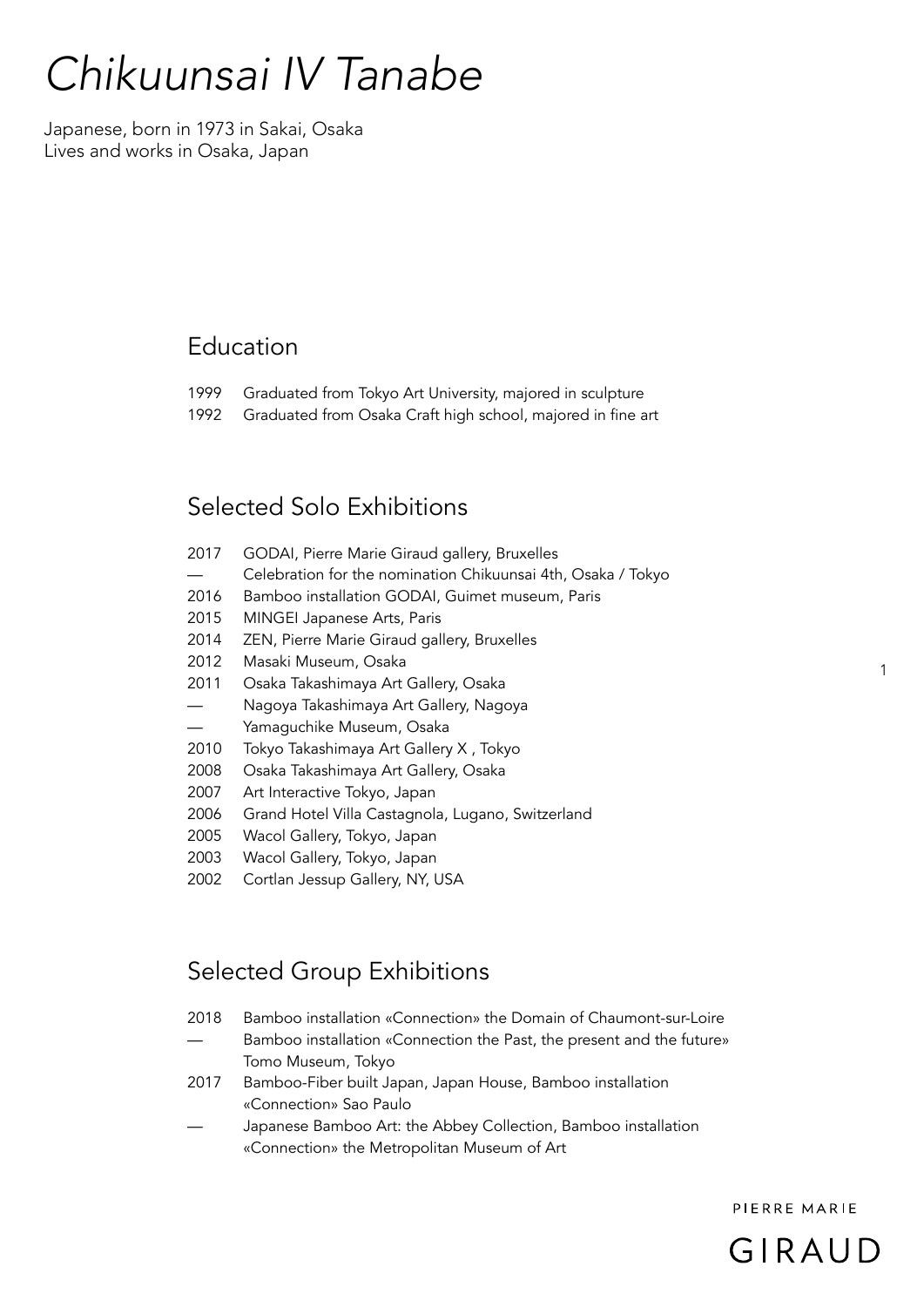| 2016                     | Craft Arts: Innovation of "Tradition and Avant-Garde", and the Present<br>Day, the National Museum of Modern Art, Tokyo |
|--------------------------|-------------------------------------------------------------------------------------------------------------------------|
|                          | Biennale des Antiquaires, Grand Palais, Paris                                                                           |
| 2015                     | The 44th Japan Traditional Crafts Kinki Exhibition                                                                      |
|                          | Bamboo x Lacquer, Takashimaya Art gallery, Osaka / Tokyo                                                                |
|                          | MODERN TWIST Contemporary Japanese Bamboo Art, the Ruth Funk                                                            |
|                          | Bamboo installation "Beyond connection", French guest house, La                                                         |
|                          | Celle-Saint-Cloud                                                                                                       |
| 2014                     | Enku Exhibition, the Museum Fine Art Gifu                                                                               |
|                          | ZEN Bamboo x Lacquer Takashi Wakamiya Shouchiku Tanabe, TAI                                                             |
|                          | MODERN gallery, Santa Fe                                                                                                |
|                          | Makie - the Beauty of Gold Japanese Lacquer, Bahrain National                                                           |
|                          | Museum                                                                                                                  |
|                          |                                                                                                                         |
|                          | Beauty of KOGEI: Art Crafts in Japan, Japan Creative Centre Embassy                                                     |
|                          | of Japan, Singapore                                                                                                     |
|                          | Presentation of lectures and demonstrations at dispatching Japanese                                                     |
|                          | Ministry of Foreign Aairs                                                                                               |
|                          | Four Generations of the Tanabe Family, Osaka Takashimaya art gallery                                                    |
| 2013                     | Bamboo x Lacquer, Takashimaya Art gallery, Osaka and Tokyo                                                              |
|                          | Contemporary Kogei style in Japan, Murakami Museum, Miami                                                               |
| 2012                     | JAPAN NEXT, MAD museum, New York, Les Arts Décoratifs, Paris                                                            |
|                          | Japanese Bamboo Masters, MINGEI arts gallery, Paris                                                                     |
|                          | Permanent Beauty in Japanese Art, MINGEI arts gallery, Paris                                                            |
| $\overline{\phantom{0}}$ | The 59th Japanese Traditional Crafts Exhibition Imperial Palace                                                         |
| 2011                     | Gallery of Prizewinner, Gallery Handwork, Munich                                                                        |
|                          | Form of Bamboo V Present of Bamboo Craft, Oita City Art Museum                                                          |
|                          | International Fine Art & Antique Dealers Show, Park Avenue Armory,                                                      |
|                          | New York                                                                                                                |
| 2010                     | Modern Master, Bayern Prize, Munich                                                                                     |
|                          | Exhibition of Beppu city Bamboo Craft Arts Exhibition, ailand Creative                                                  |
|                          | and Design Center                                                                                                       |
| 2009                     | Asian Art in London, Gallery21, London                                                                                  |
|                          | The 22nd basketry Exhibition, Yokohama Red Brick Warehouse                                                              |
| 2008                     | The Chikuunsai Family: Four Generation of Bamboo Art, Tai Gallery,                                                      |
|                          | Santa Fe, USA                                                                                                           |
|                          | New Bamboo: Contemporary Masters, Japan Society, NY, USA                                                                |
| 2007                     | Lecture and Demonstration, Boston Museum, USA                                                                           |
|                          | Celebration of The Next Generation Exhibit, Asian Art Museum of San                                                     |
|                          | Francisco, USA                                                                                                          |
|                          | East Weaves West Basketry from Japan & Britain, Collins Gallery,                                                        |
|                          | Glasgow, UK                                                                                                             |
| 2006                     | The Quiet Beauty of Japanese Bamboo Art, Faulconer Gallery, Grinnell                                                    |
|                          | College, USA                                                                                                            |
|                          | Golden Week on Japanese Art, Seattle Museum, Seattle, USA                                                               |
|                          | The Tanabe Family: Four Generations of Bamboo Artist, Lee Institute                                                     |
|                          | for Japanese Art, USA                                                                                                   |
|                          | Beyond Basketry: Japanese Bamboo Art, Boston Museum, Boston, US                                                         |
|                          |                                                                                                                         |

PIERRE MARIE